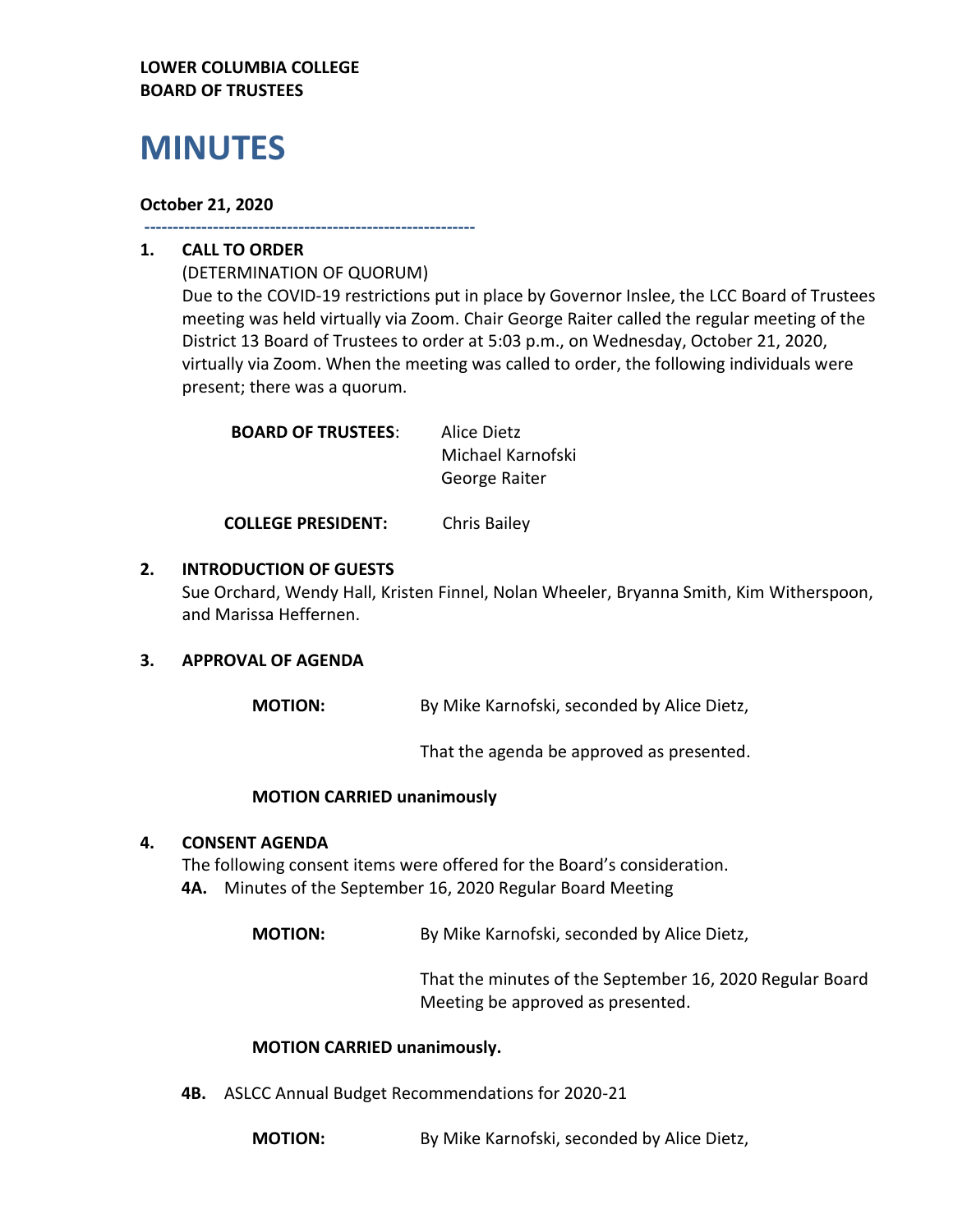That \$100,000 from the Student Activities Reserve (264- 63400) to be used to support purchasing furniture for the common areas and student workspaces in the Learning Commons be approved.

## **MOTION CARRIED unanimously.**

#### **5. COLLEGE INPUT**

**5A.President's Report –** President Chris Bailey shared that not much new information has been provided since the last board meeting. President Bailey was able to inform the board that state FTE enrollments are down 18.2% for fall. Next, President Bailey asked each vice president to report on their respective areas.

## Vice President of Instruction, Kristen Finnel

- $\checkmark$  Brought back a number of additional hybrid courses that are going very well
- $\checkmark$  Hoping to make a decision regarding LCC's winter modality in mid-November
- $\checkmark$  Will be submitting the proposal for the second BAS program by the end of November
- $\checkmark$  Seeing an uptick in students who are utilizing the drop-in WIFI hotspot area
- $\checkmark$  Nursing pass rates have come back and they are very high

Vice President of Administrative Services - Nolan Wheeler

- $\checkmark$  The EOC has determined that there are student needs for additional services to open
- $\checkmark$  The student center has been opened for the "Drop-In Wi-Fi Hotspot"
- $\checkmark$  All students participate in health screenings to enter buildings on campus
- $\checkmark$  The governor has provided new guidelines on student housing, which are being reviewed and implemented by the EOC for LCC
- $\checkmark$  Athletics has moved from the red phase to the yellow phase allowing some loosening on restrictions

## Vice President of Student Services, Sue Orchard

- $\checkmark$  Basic Food Employment & Training program has been expanded to let all students participate and receive benefits (not including BAS students) which allows LCC to provide more wrap around support for students
- $\checkmark$  Starting to gear up for winter enrollment with a lot of targeted outreach
- $\checkmark$  Trying to connect with students who were attending LCC but have recently stepped away
- $\checkmark$  Will hear from managers who work directly in outreach/advising at next month's board meeting

Vice President of Effectiveness and College Relations, Wendy Hall

- $\checkmark$  Announced the 2021 Transforming Lives winner, Adelina Machucha Santiago, who will be invited to the January board meeting
- $\checkmark$  In a few weeks, LCC will be meeting with the Cowlitz County Tribe

Vice President of Human Relations, Kendra Sprague

- $\checkmark$  President Bailey provided a brief report in Kendra's place, due to Kendra being unable to attend this meeting
- $\checkmark$  The community responded very well to the virtual Gala held this year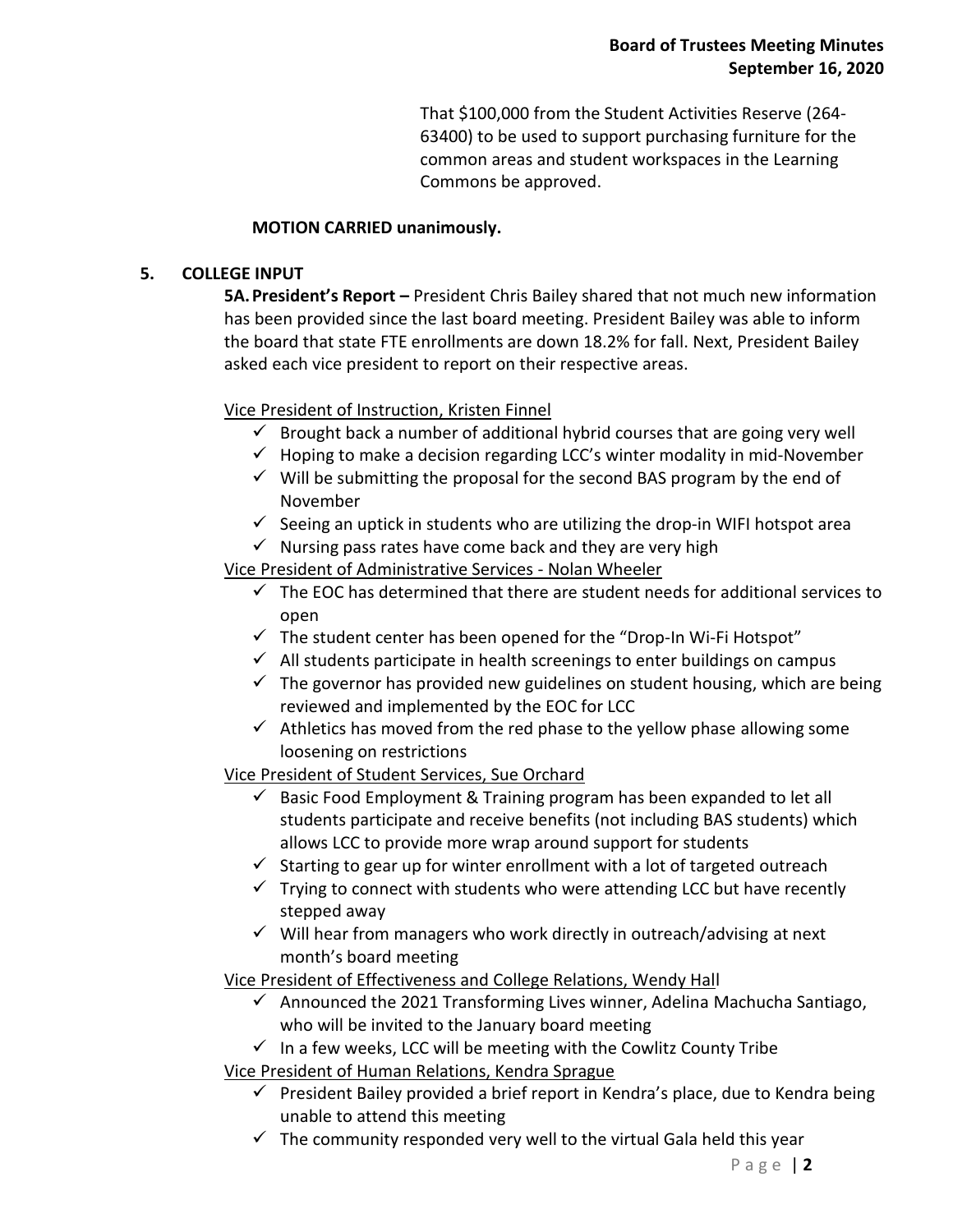- **5B. ASLCC Report** –ASLCC President Eli Tovar was unable to attend the meeting and no report was provided.
- **5C. LCCFAHE Report** LCCFAHE Union President Brad Benjamin submitted a written report that was read by President Chris Bailey. The report read as follows. "LCC faculty members continue to do what it takes to ensure the success of our students. I believe we continue to learn how to best serve our particular student population and what best practices in education are as social distancing practices evolve. Faculty members persist in being positive forces of change in student's lives and continue to be mindful of the growing mental health crisis affecting the world, but particularly, today's youth. The LCCFAHE encourages everyone to vote this election season. Stay safe, Brad Benjamin, LCCFAHE President."
- **5D. WFSE Report** WFSE president Tracy Stanley submitted a written report that was read by President Chris Bailey. The report read as follows. "Good Evening LCC Trustees. Unfortunately, once again I am double booked this evening. I am happy to say our contract negotiations went extremely well and were quite effective and efficient in the new environment of negotiating via Zoom meetings. We came to a tentative agreement September 24, 2020 and our WFSE Community College Coalition members ratified the agreement September 29, 2020. Classified staff continue to be very busy, both on campus and off. The staff continue to adapt and flourish in our current environment by continuing to provide excellent service to our students, faculty staff and community. Virtual meetings have become normal and we continue to be productive whether we are on campus or not. Our staff are all used to working with technology; however, many processes such as virtual meetings, digital signatures, scanning and uploading files are not tasks all of our staff do on a regular basis. Staff have stepped up and continue to develop skills in areas many of us had not needed to be versed in prior to the pandemic. I applaud everyone for their determination and hard work in our current work environment. I also applaud all of those staff that continue to come to campus to fulfill the duties of their jobs so others are able to be safe, whether they come to campus or work from home. They put not only themselves at risk, but their families as well so others may remain safe. Have a wonderful evening and stay safe! Tracy Stanley, WFSE Chief Steward, President, WFSE Local 1400, Council Secretary, WFSE/AFSCME Council 28."
- **5E. Head Start/ECEAP Written Report** The September 2020 Head Start/ECEAP/EHS Budget Status and Program Report was provided to the board in written format. Also included were the monthly budget reports from March-June. These budget reports were delayed due to ctcLink conversion challenges.

#### **6. PUBLIC COMMENT** – None

#### **7. BOARD BUSINESS/INFORMATION ITEMS**

**7A. Review Proposed 2021 Board of Trustees Meeting Schedule** – The 2021 proposed meeting schedule was reviewed for potential conflicts. No conflicts were presented